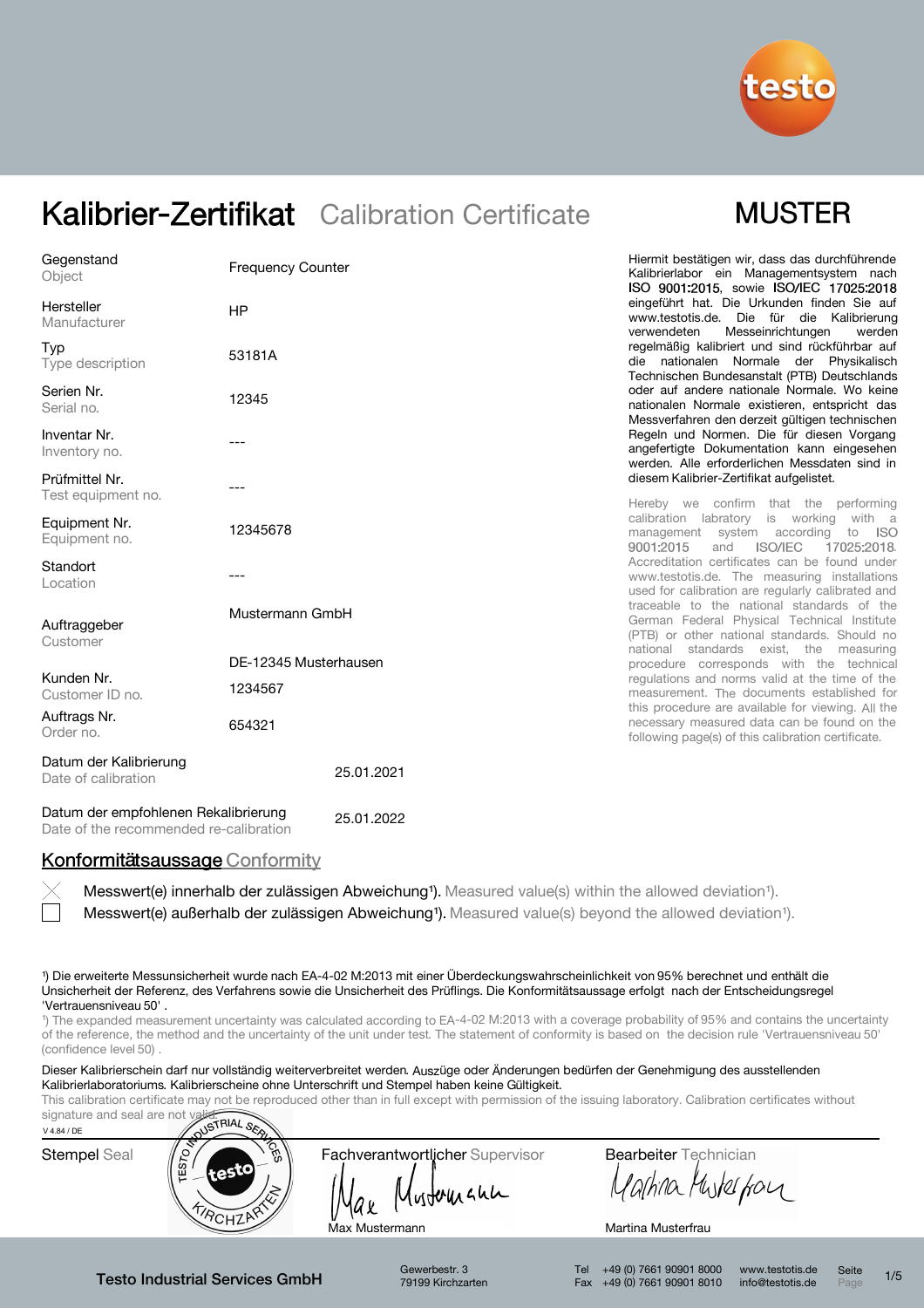

## **MUSTER**

### **Messeinrichtung Measuring equipment**

| Referenz                                      | Rückführung         | Rekal.    | Zertifikat-Nr.        | EQ-Nr.   |
|-----------------------------------------------|---------------------|-----------|-----------------------|----------|
| Reference                                     | Traceability        | Next cal. | Certificate-no.       | EQ-no.   |
| Frequency Standard Fluke Corporation 910      | GPS locked ---      | ---       |                       | 10640562 |
| Funktionsgenerator HP 3325B                   | GPS locked ---      | $---$     | Support device        | 10876670 |
| POWER SPLITTER HEWLETT PACKARD 11667A         | 15070-01-01 2020-01 | 2022-01   | E114129               | 11105458 |
| POWER METER AGILENT DEUTSCHLAND GMBH E4419B   | 15070-01-01 2020-01 | 2021-02   | E113084               | 11105531 |
| Signal Generator Rohde & Schwarz SML03        | GPS locked ---      | $---$     | Support device        | 11105578 |
| Multimeter AGILENT DEUTSCHLAND GMBH 34401A    | 15070-01-01 2020-01 | 2021-03   | E114185               | 12118116 |
| Power Sensor Keysight Technologies E9304A_H18 | 15070-01-01 2020-04 | 2021-04   | E121000               | 12451924 |
| Universal Counter HP 5335A<br>$\sim$          | GPS locked ---      | $---$     | <b>Support Device</b> | 12720870 |

Referenzzertifikate sind auf www.primasonline.com abrufbar Reference certificates are available at www.primasonline.com

#### **Umgebungsbedingungen Ambient conditions**

| <b>Temperatur</b> Temperature          | $(23 \pm 1) °C$ |
|----------------------------------------|-----------------|
| Relative Luftfeuchte Relative Humidity | (2070) %        |

### **Messverfahren** Measuring procedure

### Die Kalibrierung erfolgt nach Kalibrieranweisung 4\_AA\_00190\_DE - in Abstimmung nach VDI/VDE/DGQ/DKD 2622

The calibration is performed according to the 4\_AA\_00190\_DE procedure- in accordance with VDI/VDE/DGQ/DKD 2622

Prüfprozedur Procedure F:Agilent:5318x:kiz:HF-MP3:CO:IEEE / Rev.:6.3

**Messergebnisse** Measuring results

Seite Page 3 bis to 5

### Besondere Bemerkungen Special remarks

---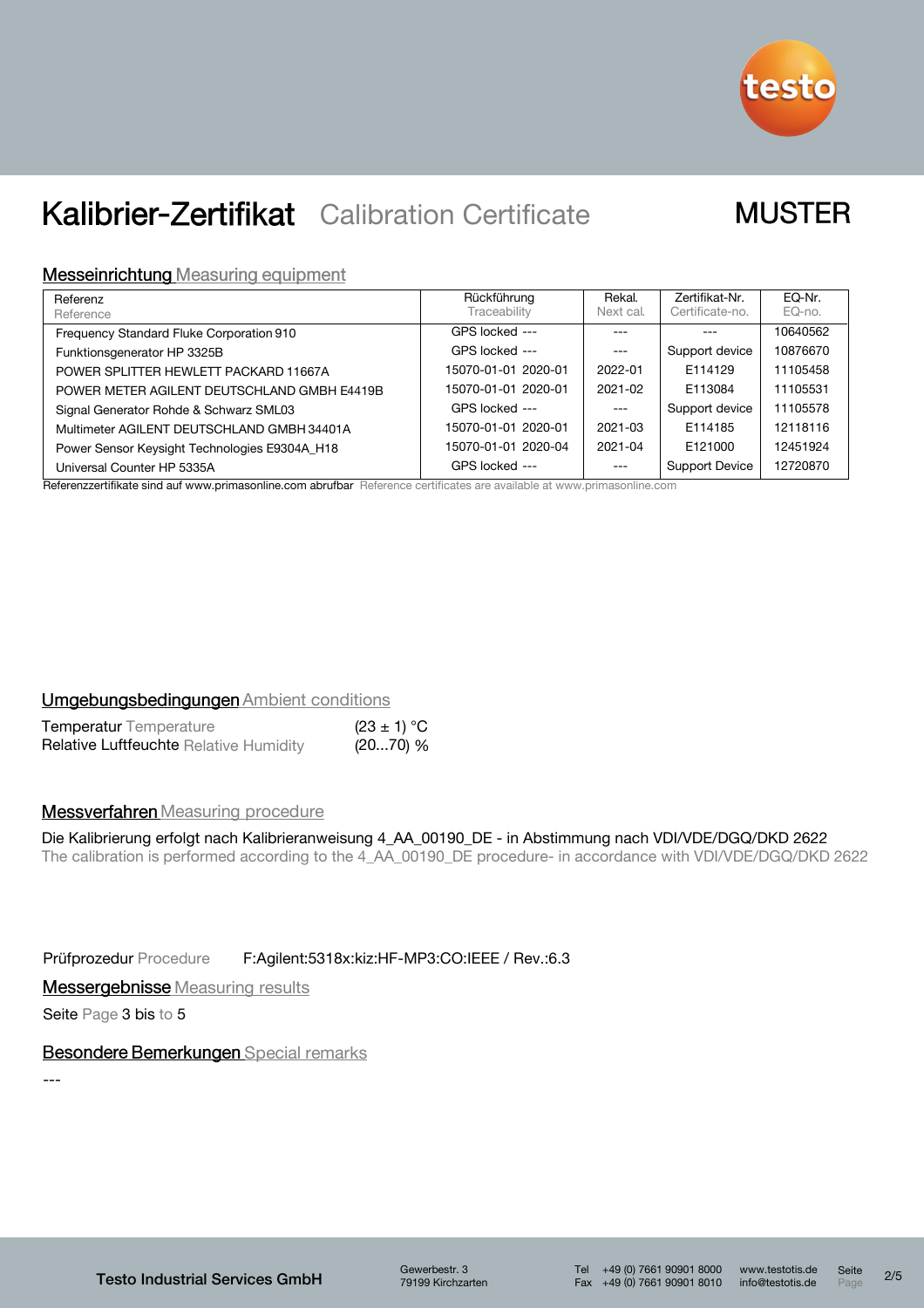

## **MUSTER**

| <b>Bereich</b><br>Range      | Referenzwert<br>(Normal)<br>Reference value                                                                            | Messbedingung<br>Measuring<br>condition | Angezeigter Wert<br>UUT<br>Indicated value<br><b>UUT</b> | zulässige<br>Abweichung<br>allowed deviation Utilization of allowed | Ausnutzung der<br>zul. Abw. in %<br>dev. in %              | Messunsicherheit<br>$(k=2)$<br>Measuring<br>uncertainty (k=2) |               |
|------------------------------|------------------------------------------------------------------------------------------------------------------------|-----------------------------------------|----------------------------------------------------------|---------------------------------------------------------------------|------------------------------------------------------------|---------------------------------------------------------------|---------------|
| Device-Identification        |                                                                                                                        |                                         |                                                          |                                                                     |                                                            |                                                               |               |
| Manufacturer:                | <b>HEWLETT-PACKARD</b>                                                                                                 |                                         |                                                          |                                                                     |                                                            |                                                               |               |
| Type:<br>Revision:           | 53181A<br>3646                                                                                                         |                                         |                                                          |                                                                     |                                                            |                                                               |               |
|                              | Performance Test and Verification                                                                                      |                                         |                                                          |                                                                     |                                                            |                                                               |               |
|                              | 10 MHz Reference Oscillator (Option 010)                                                                               |                                         |                                                          |                                                                     |                                                            |                                                               |               |
|                              | Reference Measurement after 24 Hour warmup:<br>Laboratory estimated tolerance < 1Hz<br>allowable deviation from 10 MHz |                                         |                                                          |                                                                     |                                                            |                                                               |               |
|                              | 10.000000000 MHz                                                                                                       |                                         | 10.00000010 MHz                                          | ±0.000001 MHz                                                       | 10%                                                        | 59 mHz<br>pass                                                |               |
|                              | .Turn-on stability vs. time<br>(in 30 minutes, referenced to 24 Hr): $<$ 5 x 10-9                                      |                                         |                                                          |                                                                     |                                                            |                                                               |               |
|                              | $0.050$ Hz                                                                                                             |                                         | $0.01$ Hz                                                | $-0.05/ +0$ Hz                                                      | 80%                                                        | $5.8$ mHz<br>pass                                             |               |
| <b>Input Characteristics</b> |                                                                                                                        |                                         |                                                          |                                                                     |                                                            |                                                               |               |
| DC-coupled                   | Input Termination Check at Channel 1                                                                                   |                                         |                                                          |                                                                     |                                                            |                                                               |               |
|                              | 50.0000 Ohm<br>1.0000 MOhm                                                                                             |                                         | 51.238 Ohm<br>0.997 MOhm                                 | $±3$ Ohm<br>$±0.06$ MOhm                                            | 41%<br>5%                                                  | 8.4 mOhm<br>pass<br>582 Ohm<br>pass                           |               |
|                              | Trigger Level Accuracy on Channel 1<br>0.0000V                                                                         | DC                                      | 0.002V                                                   | ±0.015 V                                                            | 13% pass                                                   | $1.4 \text{ mV}$                                              |               |
|                              | Input Sensitivity on Channel 1<br>Range (DC - 100 MHz), Nominal < 20 mVrms (max -21dBm)                                |                                         |                                                          |                                                                     |                                                            |                                                               |               |
|                              | ATT x1, DC coupled at 50 Ohm<br>$-21.00$ dBm                                                                           | 100MHz                                  | $-26.9$ dBm                                              | $-21/10 dB$                                                         | $-$ % pass                                                 | $0.12$ dB                                                     |               |
|                              | Range (100MHz-200MHz), Nominal < 30mVrms (max -17.5dBm)<br>$-17.50$ dBm                                                | 200MHz                                  | $-23.9$ dBm                                              | $-17.5/ +0$ dB                                                      | ---%                                                       | $0.12$ dB<br>pass                                             |               |
|                              | Range (200MHz-225MHz), Nominal < 40mVrms (max -15dBm)<br>$-15.00$ dBm                                                  | 220MHz                                  | $-23.6$ dBm                                              | $-15/ +0$ dB                                                        | ---% pass                                                  | $0.12$ dB                                                     |               |
|                              | Input Sensitivity on Channel 2<br>Range (100MHz - 2.7 GHz), Nominal (max -27dBm)                                       |                                         |                                                          |                                                                     |                                                            |                                                               |               |
|                              | $-27.00$ dBm                                                                                                           | 2.7GHz                                  | $-35.5$ dBm                                              | $-27/ +0$ dB                                                        | $-$ % pass                                                 | $0.12$ dB                                                     |               |
|                              | <b>Testo Industrial Services GmbH</b>                                                                                  |                                         | Gewerbestr. 3<br>79199 Kirchzarten                       |                                                                     | Tel +49 (0) 7661 90901 8000<br>Fax +49 (0) 7661 90901 8010 | www.testotis.de<br>info@testotis.de                           | Seite<br>Page |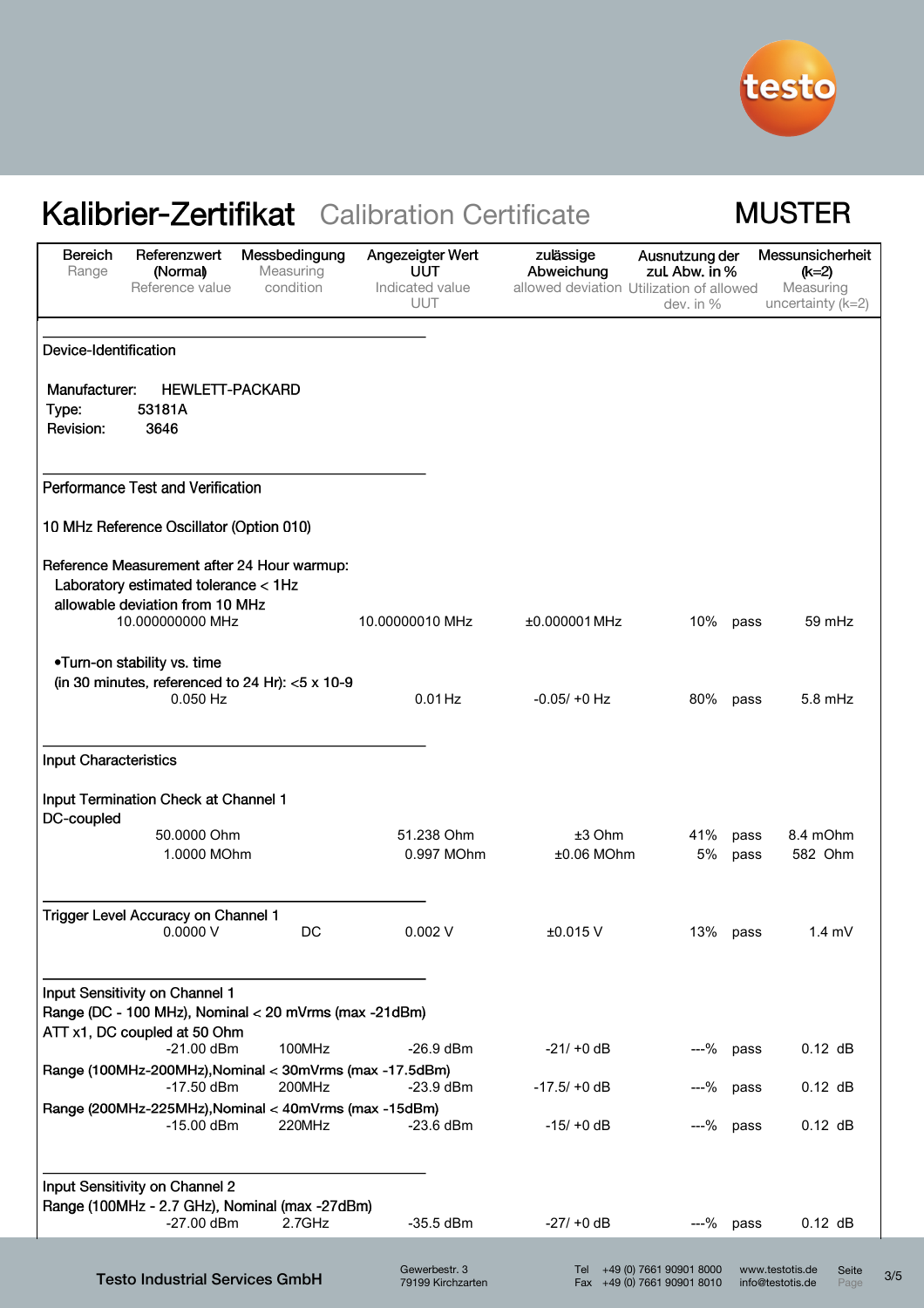

### **MUSTER**

| <b>Bereich</b><br>Range | Referenzwert<br>(Normal)                       | Messbedingung<br>Measuring | Angezeigter Wert<br>UUT       | zulässige<br>Abweichung                  | Ausnutzung der<br>zul. Abw. in % |      | Messunsicherheit<br>$(k=2)$      |
|-------------------------|------------------------------------------------|----------------------------|-------------------------------|------------------------------------------|----------------------------------|------|----------------------------------|
|                         | Reference value                                | condition                  | Indicated value<br><b>UUT</b> | allowed deviation Utilization of allowed | dev. in %                        |      | Measuring<br>uncertainty $(k=2)$ |
|                         | Range (2.7 GHz - 3.0GHz), Nominal (max -21dBm) |                            |                               |                                          |                                  |      |                                  |
|                         | $-21.00$ dBm                                   | 3GHz                       | $-31.6$ dBm                   | $-21/10$ dB                              | $-9/0$                           | pass | $0.12$ dB                        |
|                         | Frequency Accuracy on Channel 1                |                            |                               |                                          |                                  |      |                                  |
| Gatetime $= 1s$         |                                                |                            |                               |                                          |                                  |      |                                  |
|                         | Range: DC  225 MHz                             |                            |                               |                                          |                                  |      |                                  |
|                         | 10.00000000 kHz                                |                            | 9.9999998 kHz                 | ±0.0000018 kHz                           | 13%                              | pass | $59$ µHz                         |
|                         | 100.0000000 kHz                                |                            | 99.999999 kHz                 | ±0.000018 kHz                            | 8%                               | pass | $0.59$ mHz                       |
|                         | 200.0000000 kHz                                |                            | 199.999998 kHz                | ±0.000036 kHz                            | 7%                               | pass | $0.61$ mHz                       |
|                         | 500.0000000 kHz                                |                            | 499.999994 kHz                | ±0.00009 kHz                             | 6%                               | pass | $0.76$ mHz                       |
|                         | 1.000000000 MHz                                |                            | 0.99999999 MHz                | ±0.00000018 MHz                          | 6%                               | pass | $5.9$ mHz                        |
|                         | 10.00000000 MHz<br>100.00000000 MHz            |                            | 9.9999999 MHz                 | ±0.0000018 MHz                           | 6%                               | pass | 59 mHz                           |
|                         |                                                |                            | 99.9999989 MHz                | $±0.000018$ MHz                          | 6%                               | pass | $0.12$ Hz                        |
|                         | 200.00000000 MHz                               |                            | 199.9999978 MHz               | ±0.000036 MHz                            | 6%<br>6%                         | pass | $0.21$ Hz<br>$0.23$ Hz           |
|                         | 225.00000000 MHz                               |                            | 224.9999976 MHz               | ±0.0000405 MHz                           |                                  | pass |                                  |
| Gatetime $= 1s$         | Frequency Accuracy on Channel 2 (Option 015)   |                            |                               |                                          |                                  |      |                                  |
|                         | 200.0000000 MHz                                |                            | 199.999998 MHz                | ±0.000036 MHz                            | 6%                               | pass | $0.61$ Hz                        |
|                         | 500.0000000 MHz                                |                            | 499.999995 MHz                | ±0.00009 MHz                             | 6%                               | pass | 0.76 Hz                          |
|                         | 1.000000000 GHz                                |                            | 0.99999999 GHz                | ±0.00000018 GHz                          | 6%                               | pass | 5.9 Hz                           |
|                         | 1.200000000 GHz                                |                            | 1.19999999 GHz                | ±0.00000022 GHz                          | 6%                               | pass | 5.9 Hz                           |
|                         | 1.500000000 GHz                                |                            | 1.49999998 GHz                | ±0.00000027 GHz                          | 6%                               | pass | 6.0 Hz                           |
| Period on Channel 1     |                                                |                            |                               |                                          |                                  |      |                                  |
|                         | (Tolerance estimated by laboratory)            |                            |                               |                                          |                                  |      |                                  |
| 1 $\mu$ s               | 1.000000000 µs                                 |                            | 1.00000001µs                  | $±0.002$ µs                              | 0%                               | pass | 1.0 <sub>ns</sub>                |
| <b>Advanced Modes</b>   |                                                |                            |                               |                                          |                                  |      |                                  |
| - Peak Volts -          |                                                |                            |                               |                                          |                                  |      |                                  |
|                         |                                                |                            |                               |                                          |                                  |      |                                  |
| Nominal 1 V             |                                                |                            |                               |                                          |                                  |      |                                  |
|                         | 1.000 V                                        | Vmax                       | 1.02V                         | $±0.12$ V                                | 17%                              | pass | 12 mV                            |
| Nominal -1 V            |                                                |                            |                               |                                          |                                  |      |                                  |
|                         | $-1.000V$                                      | Vmin                       | $-1.00V$                      | $±0.12$ V                                | 0%                               | pass | 12 mV                            |
| - Filter: LP 100 kHz -  |                                                |                            |                               |                                          |                                  |      |                                  |
|                         | Filter Response -20 dB (LP 100kHz)             |                            |                               |                                          |                                  |      |                                  |
|                         | $-20.00$ dB                                    | 10MHz                      | $-26.1$ dB                    | $-20/ +2$ dB                             | ---% pass                        |      | $0.13$ dB                        |
|                         |                                                |                            |                               |                                          |                                  |      |                                  |

Testo Industrial Services GmbH

Gewerbestr. 3 79199 Kirchzarten Seite Seite 4/5